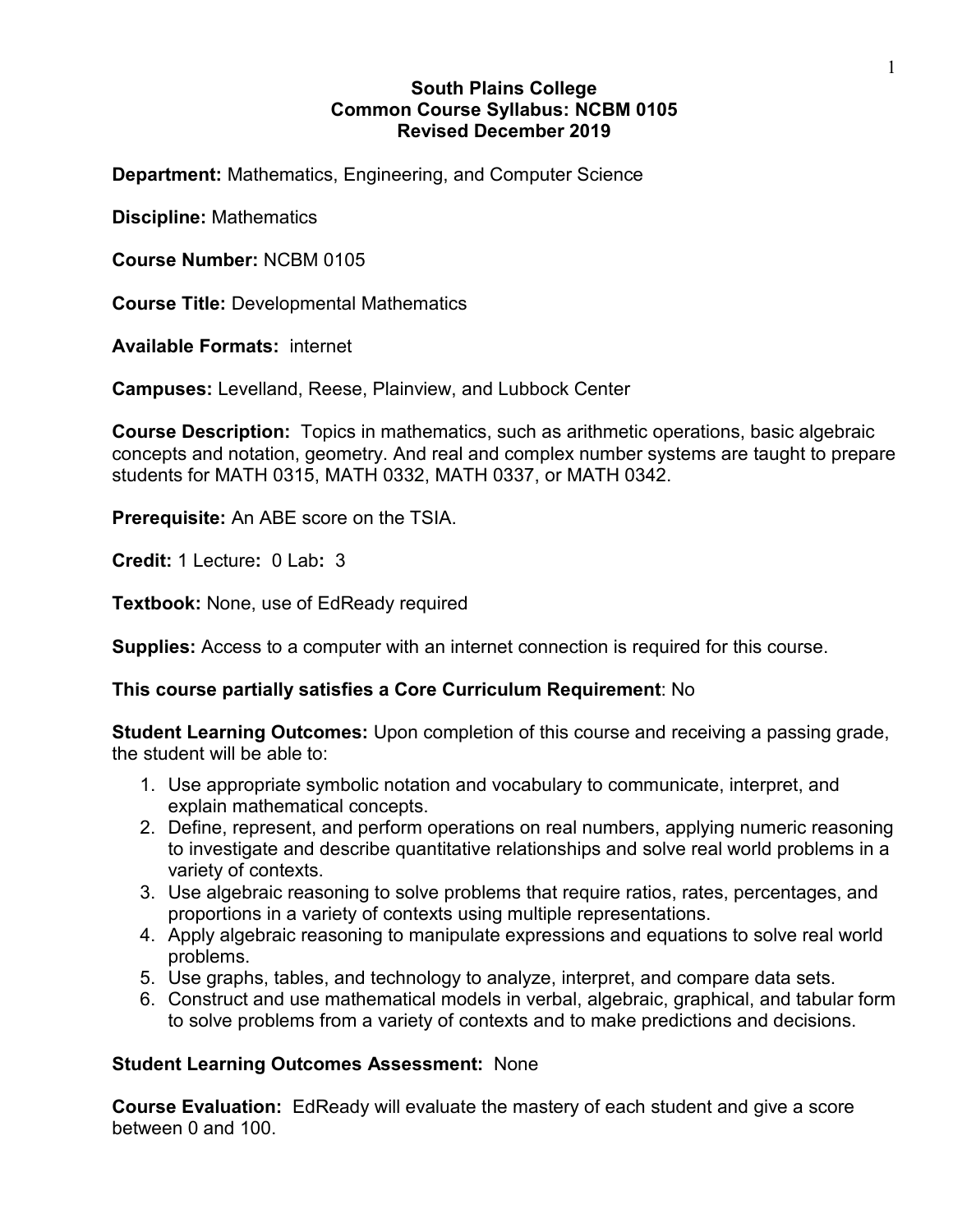**Attendance Policy:** Please see the instructor's course information sheet for specific attendance requirements.

Plagiarism violations include, but are not limited to, the following:

- 1. Turning in a paper that has been purchased, borrowed, or downloaded from another student, an online term paper site, or a mail order term paper mill;
- 2. Cutting and pasting together information from books, articles, other papers, or online sites without providing proper documentation;
- 3. Using direct quotations (three or more words) from a source without showing them to be direct quotations and citing them; or
- 4. Missing in-text citations.

Cheating violations include, but are not limited to, the following:

- 1. Obtaining an examination by stealing or collusion;
- 2. Discovering the content of an examination before it is given;
- 3. Using an unauthorized source of information (notes, textbook, text messaging, internet, apps) during an examination, quiz, or homework assignment;
- 4. Entering an office or building to obtain an unfair advantage;
- 5. Taking an examination for another;
- 6. Altering grade records;
- 7. Copying another's work during an examination or on a homework assignment;
- 8. Rewriting another student's work in Peer Editing so that the writing is no longer the original student's;
- 9. Taking pictures of a test, test answers, or someone else's paper.

**Student Code of Conduct Policy**: Any successful learning experience requires mutual respect on the part of the student and the instructor. Neither instructor nor student should be subject to others' behavior that is rude, disruptive, intimidating, aggressive, or demeaning**.**  Student conduct that disrupts the learning process or is deemed disrespectful or threatening shall not be tolerated and may lead to disciplinary action and/or removal from class.

**Diversity Statement:** In this class, the teacher will establish and support an environment that values and nurtures individual and group differences and encourages engagement and interaction. Understanding and respecting multiple experiences and perspectives will serve to challenge and stimulate all of us to learn about others, about the larger world and about ourselves. By promoting diversity and intellectual exchange, we will not only mirror society as it is, but also model society as it should and can be.

**Disability Statement:** Students with disabilities, including but not limited to physical, psychiatric, or learning disabilities, who wish to request accommodations in this class should notify the Disability Services Office early in the semester so that the appropriate arrangements may be made. In accordance with federal law, a student requesting accommodations must provide acceptable documentation of his/her disability to the Disability Services Office. For more information, call or visit the Disability Services Office at Levelland (Student Health & Wellness Office) 806-716-2577, Reese Center (Building 8) 806-716-4675, or Plainview Center (Main Office) 806-716-4302 or 806-296-9611.

**Nondiscrimination Policy:** South Plains College does not discriminate on the basis of race, color, national origin, sex, disability or age in its programs and activities. The following person has been designated to handle inquiries regarding the non-discrimination policies: Vice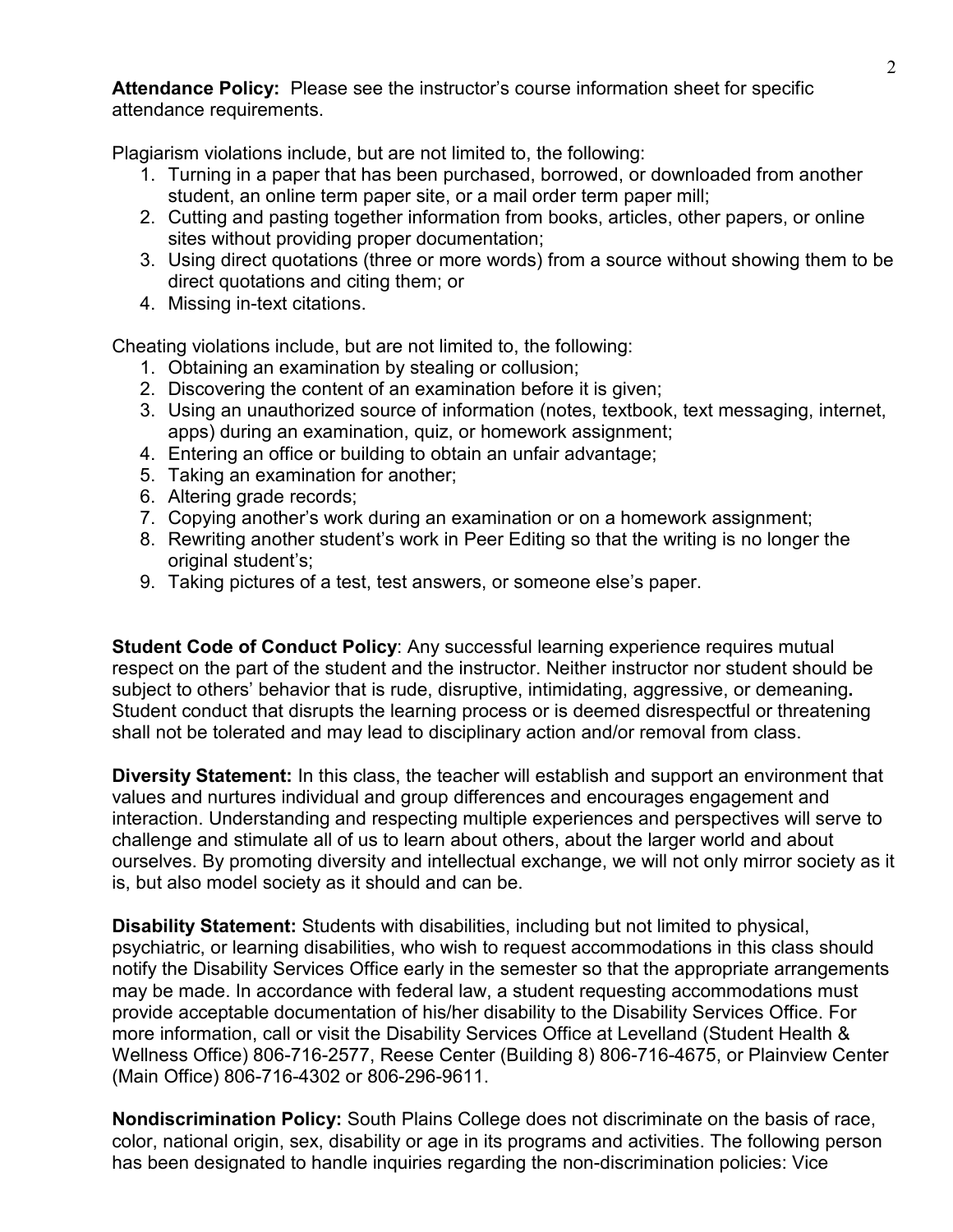President for Student Affairs, South Plains College, 1401 College Avenue, Box 5, Levelland, TX 79336. Phone number 806-716-2360.

**Title IX Pregnancy Accommodations Statement:** If you are pregnant, or have given birth within six months, Under Title IX you have a right to reasonable accommodations to help continue your education. To [activate](http://www.southplainscollege.edu/employees/manualshandbooks/facultyhandbook/sec4.php) accommodations you must submit a Title IX pregnancy accommodations request, along with specific medical documentation, to the Director of Health and Wellness. Once approved, notification will be sent to the student and instructors. It is the student's responsibility to work with the instructor to arrange accommodations. Contact the Director of Health and Wellness at 806-716-2362 or [email](http://www.southplainscollege.edu/employees/manualshandbooks/facultyhandbook/sec4.php) [cgilster@southplainscollege.edu](mailto:cgilster@southplainscollege.edu) for assistance.

**Campus Concealed Carry**: Texas Senate Bill - 11 (Government Code 411.2031, et al.) authorizes the carrying of a concealed handgun in South Plains College buildings only by persons who have been issued and are in possession of a Texas License to Carry a Handgun. Qualified law enforcement officers or those who are otherwise authorized to carry a concealed handgun in the State of Texas are also permitted to do so. Pursuant to Penal Code (PC) 46.035 and South Plains College policy, license holders may not carry a concealed handgun in restricted locations. For a list of locations and Frequently Asked Questions, please refer to the Campus Carry page at: <http://www.southplainscollege.edu/campuscarry.php> Pursuant to PC 46.035, the open carrying of handguns is prohibited on all South Plains College campuses. Report violations to the College Police Department at 806-716-2396 or 9- 1-1.

**SPC Bookstore Price Match Guarantee Policy:** If you find a lower price on a textbook, the South Plains College bookstore will match that price. The difference will be given to the student on a bookstore gift certificate! The gift certificate can be spent on anything in the store.

If students have already purchased textbooks and then find a better price later, the South Plains College bookstore will price match through the first week of the semester. The student must have a copy of the receipt and the book has to be in stock at the competition at the time of the price match.

The South Plains College bookstore will happily price match BN.com & books on Amazon noted as *ships from and sold by Amazon.com*. Online marketplaces such as *Other Sellers* on Amazon, Amazon's Warehouse Deals, *fulfilled by* Amazon, BN.com Marketplace, and peer-topeer pricing are not eligible. They will price match the exact textbook, in the same edition and format, including all accompanying materials, like workbooks and CDs.

A textbook is only eligible for price match if it is in stock on a competitor's website at time of the price match request. Additional membership discounts and offers cannot be applied to the student's refund.

Price matching is only available on in-store purchases. Digital books, access codes sold via publisher sites, rentals and special orders are not eligible. Only one price match per title per customer is allowed.

Note: The instructor reserves the right to modify the course syllabus and policies, as well as notify students of any changes, at any point during the semester.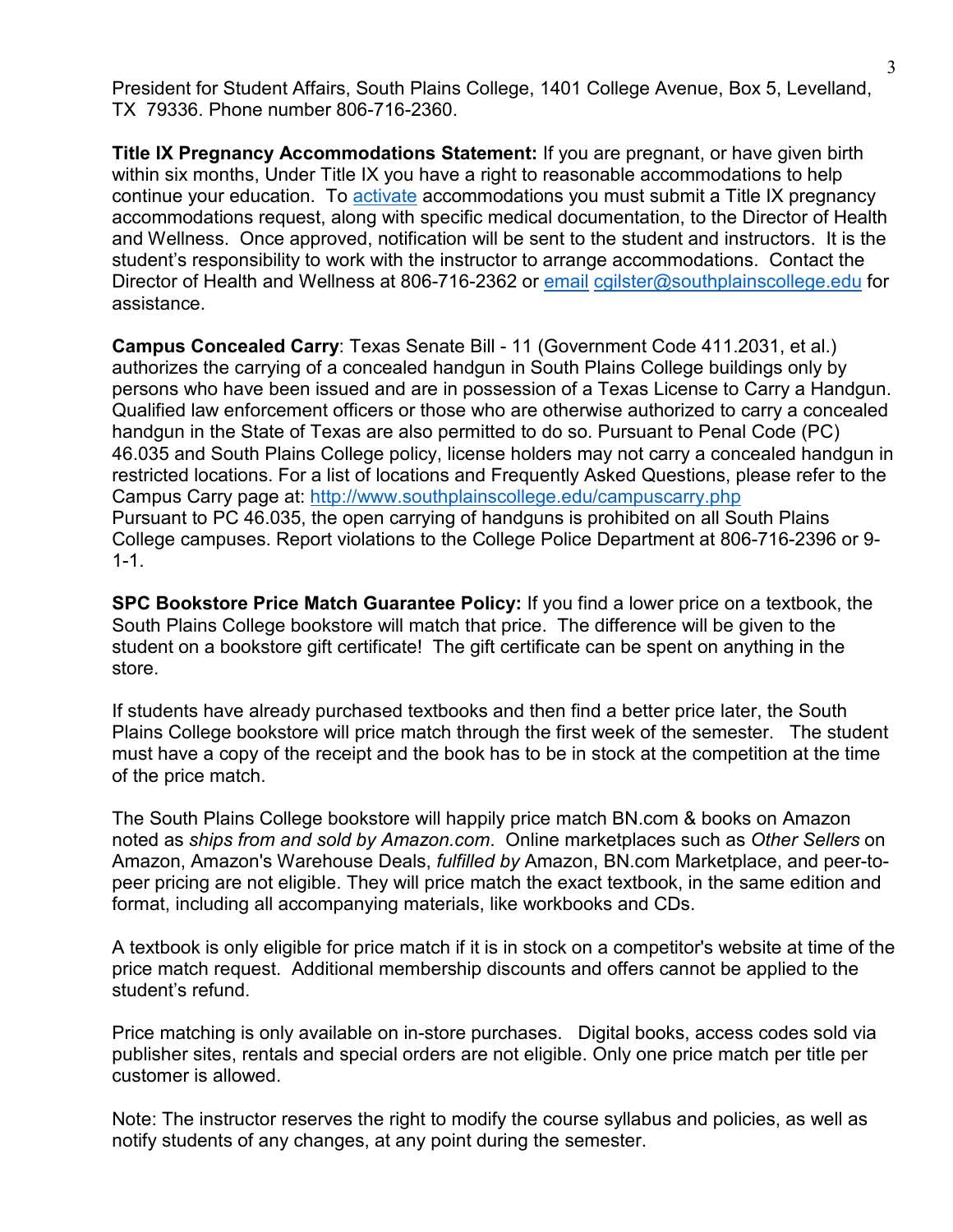NCBM0105-160 Course Schedule and Important Dates

| <b>Instructor:</b><br>Email:                | Gina Becker, BSE, M Ed<br>gbecker@southplainscollege.edu |                       |                           | <b>Phone:</b><br>Office: | 806.716.4684<br>Reese 223D             |  |  |
|---------------------------------------------|----------------------------------------------------------|-----------------------|---------------------------|--------------------------|----------------------------------------|--|--|
| <b>Office Hours</b><br>Monday*<br>(virtual) |                                                          | Tuesday*<br>(virtual) | Wednesday*<br>(in office) | Thursday*<br>(in office) | Friday*<br>(varies every other Friday) |  |  |
| $8:30 - 9:00$                               |                                                          | $8:30 - 9:00$         | $8:30 - 9:00$             | $8:30 - 9:00$            | $8:30 - 10:30$                         |  |  |
| $10:45 - 12:00$                             |                                                          | $10:45 - 11:00$       | $10:45 - 12:00$           | $10:45 - 11:00$          |                                        |  |  |
|                                             |                                                          | $4:45 - 5:15$         |                           | $4:45 - 5:15$            |                                        |  |  |
|                                             |                                                          |                       |                           | *or by appointment       |                                        |  |  |

You may ALWAYS work ahead of the schedule (and it is really recommended)!

**Attendance Policy:** The student will be required to communicate with the instructor at least once per week for the duration of this course. Failure to communicate at least once per week with the instructor my result in the student being dropped from the course.

**Grading:** The grade is pass/fail. Once the course is completed with at least a 90% mastery, a grade of P or passing is earned. If a student does not achieve a 90% level of mastery, the student will have earned a grade of F and will be required to complete the course again.

**Supplies:** Access to a computer with an internet connection is required for this course.

**Course Completion Deadline:** All coursework must be completed by Monday, April 19th.

## **Accessing the Course Diagnostic and Learning Modules:**

**Creating an Account:** First, you will need to create an account at

[https://southplainscollege.edready.org,](https://southplainscollege.edready.org/) by completing the following steps:

- 1. Go to the website and choose the "Get Started" option. If you already have an account, then choose the "Log In" option at the upper-right corner of the screen.
- 2. Complete the brief form on the "sign Up for EdReady" screen.
- 3. After setting up a username and password, choose the "Enter a key to add goals" option. Your key for this course is **BeckerSpring21**

**Taking the Initial Diagnostic Test:** Second, after creating the account, you will need to take the initial diagnostic test.

- Please allow at least one hour for this test. However, if you need more time or need to step away, there is an option to save and exit.
- After completing this initial diagnostic test, contact your instructor for next steps to complete the requirements for this course.

## **The following 11 Units will be covered in EdReady:**

- 1) Whole Numbers Unit with 12 different topics
- 2) Fractions & Mixed Numbers Unit with 9 different topics
- 3) Decimals Unit with 5 different topics
- 4) Ratios, Rates, and Proportions Unit with 2 different topics
- 5) Percents Unit with 2 different topics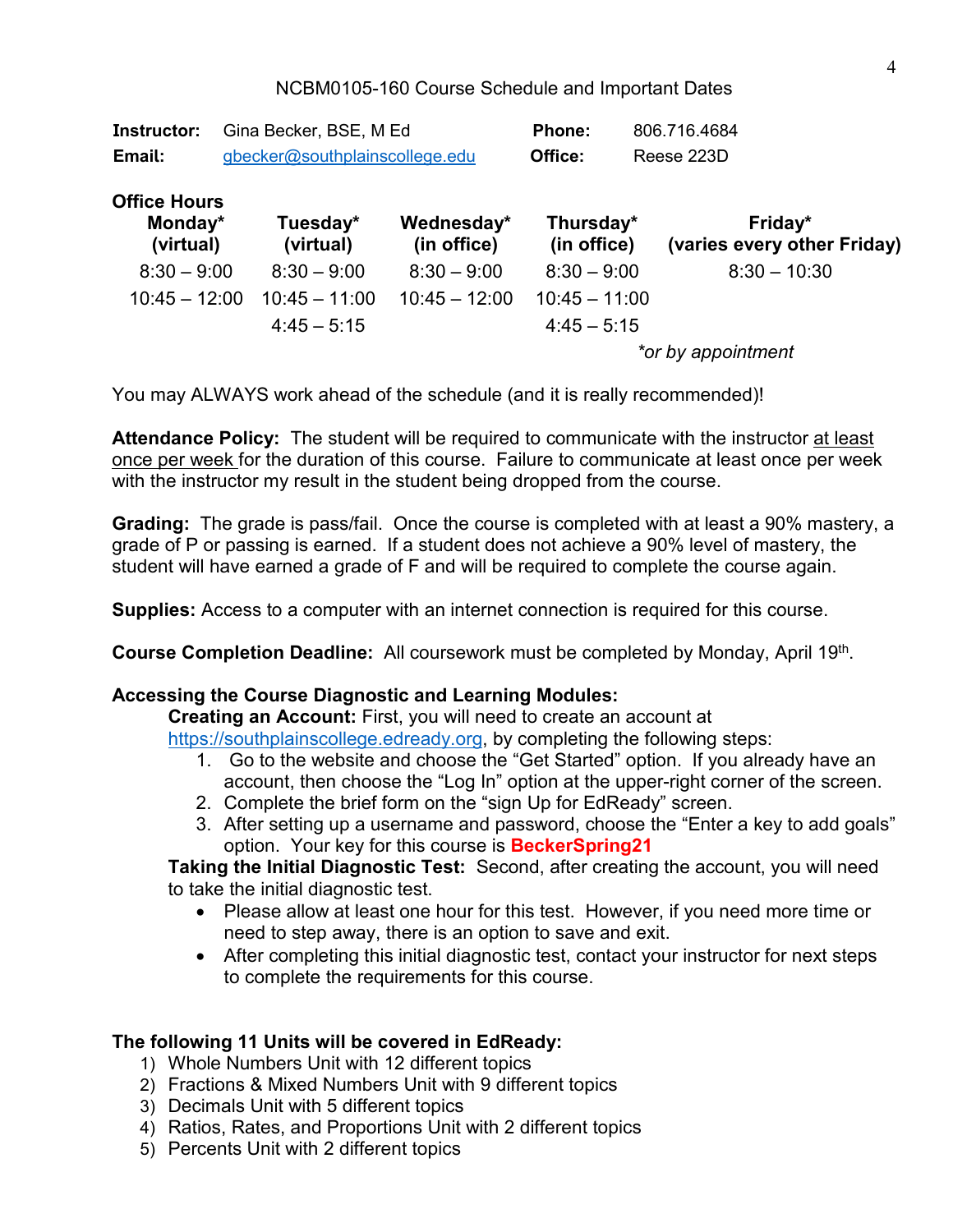- 6) Real Numbers Unit with 9 different topics
- 7) Solving Equations and Inequalities Unit with 1 topic
- 8) Exponents and Polynomials Unit with 5 topics
- 9) Factoring Unit with 5 topics
- 10) Geometry Unit with 2 topics
- 11) Radical Expressions and Quadratic Equations with 2 topics

| Week           | Day     | Date                  | Lesson Topic / Assignment                                                                                                                                                                                                                                                                                              |  |
|----------------|---------|-----------------------|------------------------------------------------------------------------------------------------------------------------------------------------------------------------------------------------------------------------------------------------------------------------------------------------------------------------|--|
| 1              | Mon-Fri | January<br>18-22      | The instructor will contact the student regarding initial steps in beginning this course.<br>$\bullet$<br>$\bullet$<br>The student will receive the syllabus and setup an EdReady account.<br>After receiving the goal key from the instructor, the student will complete the initial<br>$\bullet$<br>diagnostic test. |  |
| $\overline{2}$ | Mon-Fri | January<br>25-28      | Must Complete Topics 1-6 in the Whole Numbers Unit<br>Place Value and Names for Whole Numbers<br>1.<br>2.<br>Rounding Whole Numbers<br>3.<br>Comparing Whole Numbers<br>4.<br>Adding Whole Numbers and Applications<br>5.<br>Subtracting Whole Numbers and Applications<br>6.<br>Estimation                            |  |
| 3              | Mon-Fri | February<br>$1 - 5$   | Must Complete Topics 7-12 in the Whole Numbers Unit<br>Multiplying Whole Numbers and Applications<br>7.<br>8.<br>Diving Whole Numbers and Applications<br>9.<br>Properties and Laws of Whole Numbers<br>10. The Distributive Property<br>11. Understanding Exponents and Square Roots<br>12. Order of Operations       |  |
| 4              | Mon-Fri | February<br>$8 - 12$  | Must Complete Topics 1-5 in the Fractions & Mixed Numbers Unit<br>Intro to Fractions and Mixed Numbers<br>1.<br>2.<br>Proper and Improper Fractions<br>3.<br>Factors and Primes<br>4.<br><b>Simplifying Fractions</b><br>5.<br>Comparing Fractions                                                                     |  |
| 5              | Mon-Fri | February<br>$15-19$   | Must Complete Topics 6-9 in the Fractions & Mixed Numbers Unit<br>Multiplying Fractions and Mixed Numbers<br>6.<br>Dividing Fractions and Mixed Number<br>7.<br>8.<br>Adding Fractions and Mixed Numbers<br>9.<br>Subtracting Fractions and Mixed Numbers                                                              |  |
| 6              | Mon-Fri | February<br>$22 - 26$ | Must Complete the 5 topics in the Decimals Unit<br>Decimals and Fractions<br>1.<br>2.<br>Ordering and Rounding Decimals<br>3.<br>Adding and Subtracting Decimals<br>4.<br>Multiplying and Dividing Decimals<br><b>Estimation with Decimals</b><br>5.                                                                   |  |
| 7              | Mon-Fri | March<br>$1 - 5$      | Must Complete the 2 topics in the Ratios, Rates, and Proportions Unit<br>Simplifying Rations and Rates<br>1.<br>2.<br><b>Understanding Proportions</b>                                                                                                                                                                 |  |
| 8              | Mon-Fri | March<br>$8 - 12$     | Must Complete the 2 topics in the Percents Unit<br>Convert Percents, Decimals, and Fractions<br>1.<br>2.<br><b>Solving Percent Problems</b>                                                                                                                                                                            |  |
|                | Mon-Fri | March<br>$15-19$      | <b>Spring Break</b>                                                                                                                                                                                                                                                                                                    |  |